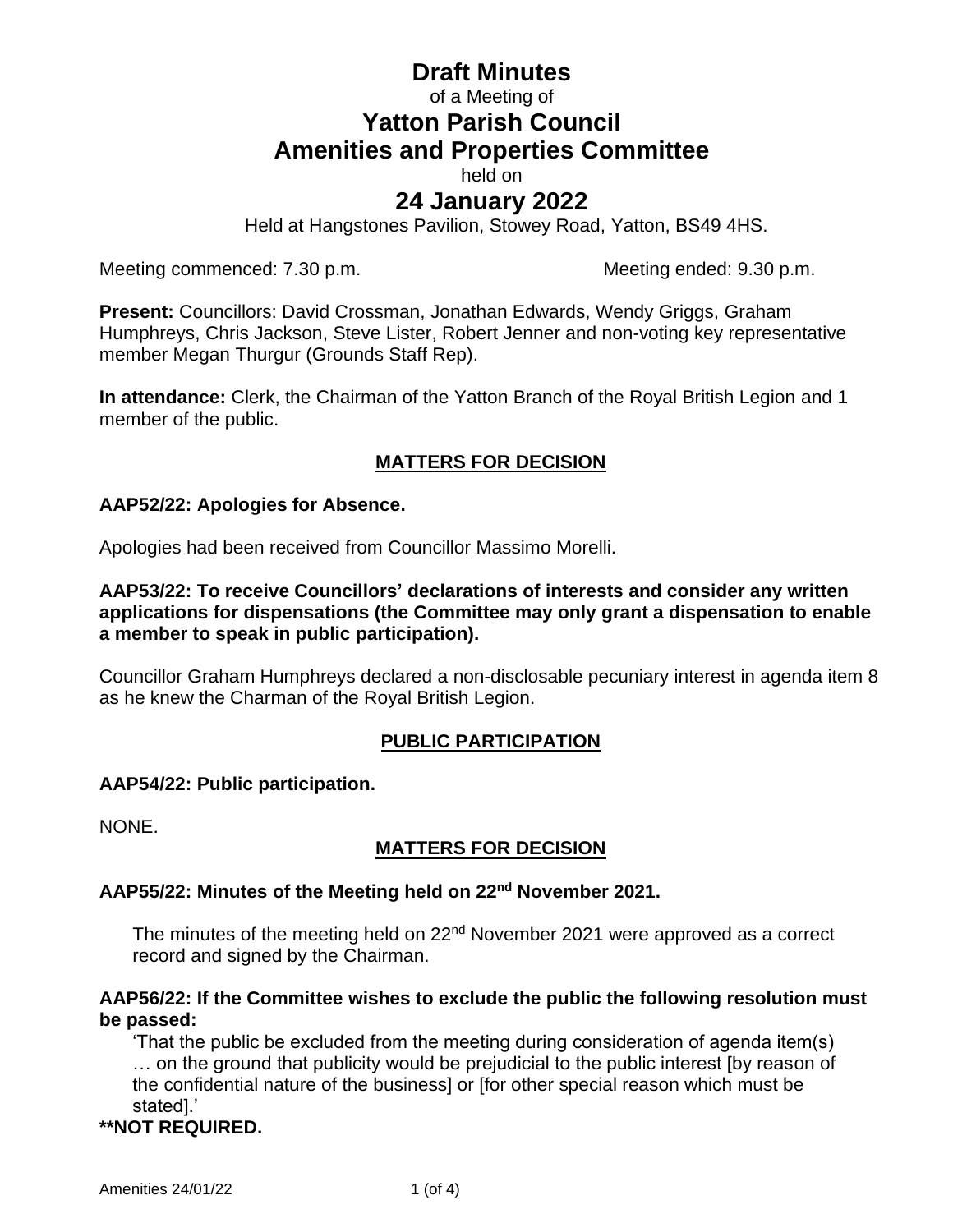# **AAP57/22: Parish Gardener and Groundsmen Report. Agenda item 6.**

Megan Thurgur advised of the following updates:

- All pitches being maintained and marked for matches of U8's, U9's, U10's, U16's and adult Reserve team of Yatton & Cleeve FC and veterans Clevedon Dons.
- The winter work at North End allotments to uncover the remaining hornbeam whips planted by Bloor and then cover with weed suppressing material had progressed about a third way along, it was hard quite slow work as it was very overgrown and care had to be taken not to damage the whips.
- Two new meadow areas, one at Hangstones and one in the Orchard had been prepared ready to sow in the spring. The established meadow at Hangstones had been prepared for the forthcoming season and there had been sewing of yellow rattle to prevent grass overgrowing and reducing the flower element in the area.
- 1,000 daffodil bulbs had been planted along the BMX track at Hangstones..
- The two new lengths of native hedge in the Orchard had been prepared and the whips were due to be planted imminently.
- Other work planned was various painting including the Pumphouse, planting of various trees offered by North Somerset Council under the Platinum Jubilee Green Canopy Initiative, extending the Heathgate Border, create a new planter at Hangstones to replace the rotten one near the front door and progression of the tree trail.

The Committee thanked the grounds staff for all their hard work which was very much appreciated.

**RESOLVED:** to approve the planting of the new lengths of hedge in the Orchard. This re-iterated the decision to approve the hedges taken at the Amenities meeting held 27<sup>th</sup> September 2021.

\*\*\* The Chairman proposed moving agenda item 8 to be heard next to allow the Royal British Legion Chairman to leave the meeting earlier should he wish to.

# **RESOLVED: to move agenda item 8 to be heard next.**

### **AAP59/22 To consider a request from the British Legion to install a flagpole at the War Memorial. Agenda Item 8.**

**RESOLVED:** to approve the installation of a flagpole subject to there being no planning consent required (the Clerk to check) and with the final position to be decided in due course. All costs to be met by the Royal British Legion and partner organisations.

### **AAP60/22: To consider an initial proposal from Yatton & Cleeve Football Club that may allow the club to return to play at Hangstones. Agenda Item 7.**

The Committee discussed the proposal from the football club and wished to thank the club for their interest in Hangstones as a venue. The discussion concluded that the proposal and the capacity it would require could not be met and would also preclude other groups in the community from using the facilities. In light of this the Committee did not wish to pursue the proposal at this time.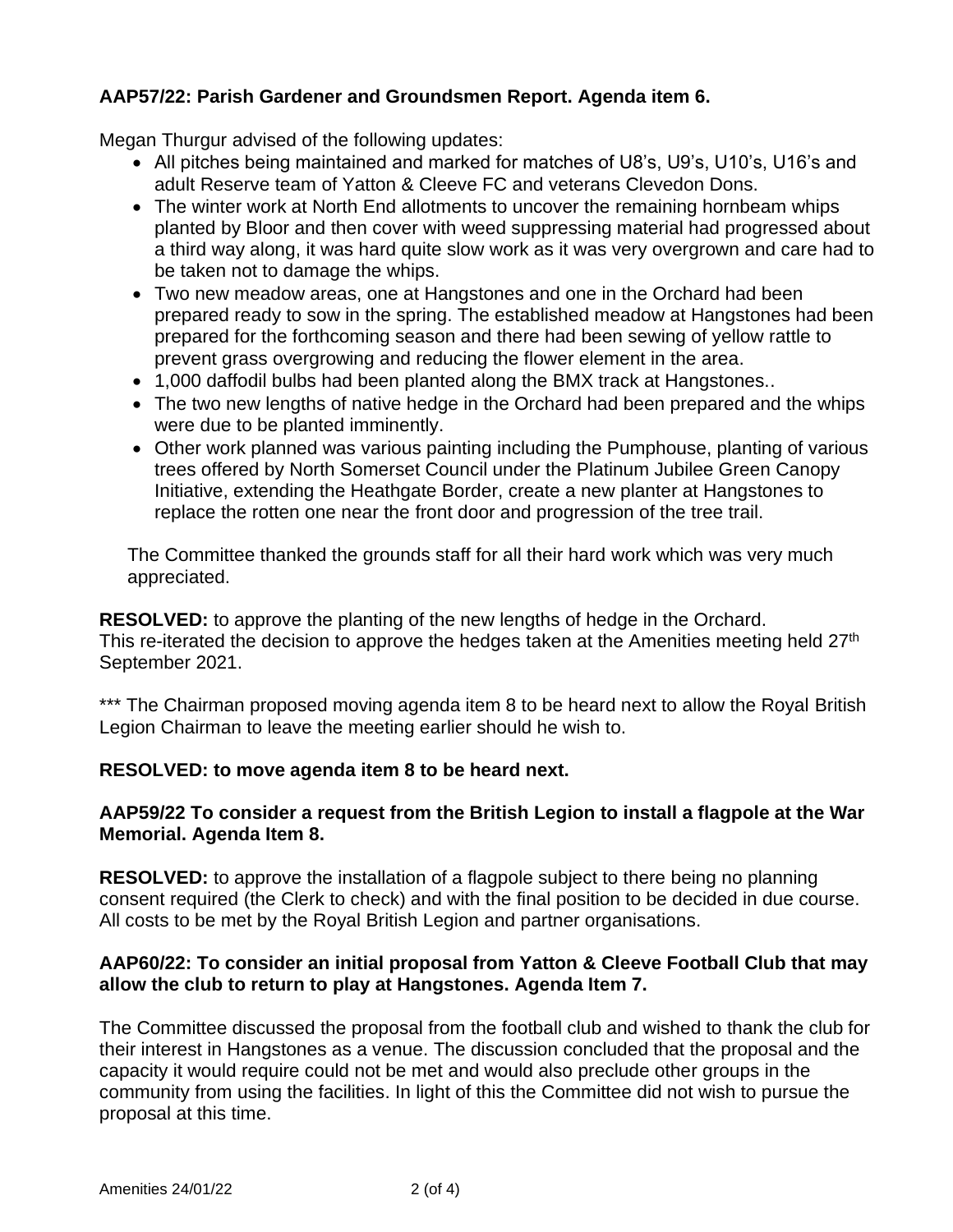### **AAP61/22: To discuss parish streetlight maintenance and quotes for repairs to lights on Kingston Bridge and Henley Park.**

The Committee instructed the Clerk to gain a second quote for the streetlights that needed repairing and to gain further details about the service offered from a different streetlight maintenance contractor.

### **AAP62/22: To consider a request for a memorial tree to be planted at Hangstones.**

**RESOLVED:** to approve the planting of a memorial tree on Hangstones with the variety to be selected by the grounds staff.

### **AAP63/22: To consider a request from the Yeo Valley Lions to provide two more fruit trees in the Community Orchard.**

This item was deferred to allow the grounds staff to check if there was enough room to accommodate two more trees.

### **AAP/64/22: To progress the Queens Platinum Jubilee Celebration ideas including the drinking and bottle filling water fountain.**

Councillor Graham Humphreys had circulated a list of possible ideas to members. The discussions centered around ideas like Picnic in the Park, jubilee cresting the tree trail, benches, the Volunteer of the Year award, flags and flag poles, local history archive book and street decoration with a competition. The water and drink bottle filling fountain was discussed with a view to the location being at Hangstones on the pitch side of the building. The Clerk was to check the insurance arrangements for the Picnic in the Park idea and make initial approaches to the Music Society, History Society and the new music shop, and look into official Jubilee commemorative merchandise that might be suitable. Further to this information the Council can decide which ideas to progress.

# **AAP65/22: To receive the Clerk's report. (Agenda Item 10).**

i) The supplies needed to set up Hangstones as an emergency base had been purchased and all had arrived apart from medicines and towels. The Clerk was to inform North Somerset Council and the Police about this.

ii) The remedial electrical work required after the electrical safety report had been half completed. The final phase was 10<sup>th</sup> February. The building had to have all electric supply off for the work. The Clerk was to close the office that day.

iii) The annual PAT testing for Hangstones Pavilion was scheduled for  $3<sup>rd</sup>$  March 2022.

iv) The Clerk had chased the quotes for Hangstones alterations just before Christmas. They had still not been received and one contractor had suffered a family bereavement so could not undertake the quote until into the New Year.

v) The new basketball surface was due to be installed week commencing 7<sup>th</sup> February 2022.

### **AAP51/21: Future agenda items.**

A new brass commemorative plaque for fallen of wars since WW2.

Play Areas Working Group Report.

Hangstones Alterations Working Group Report.